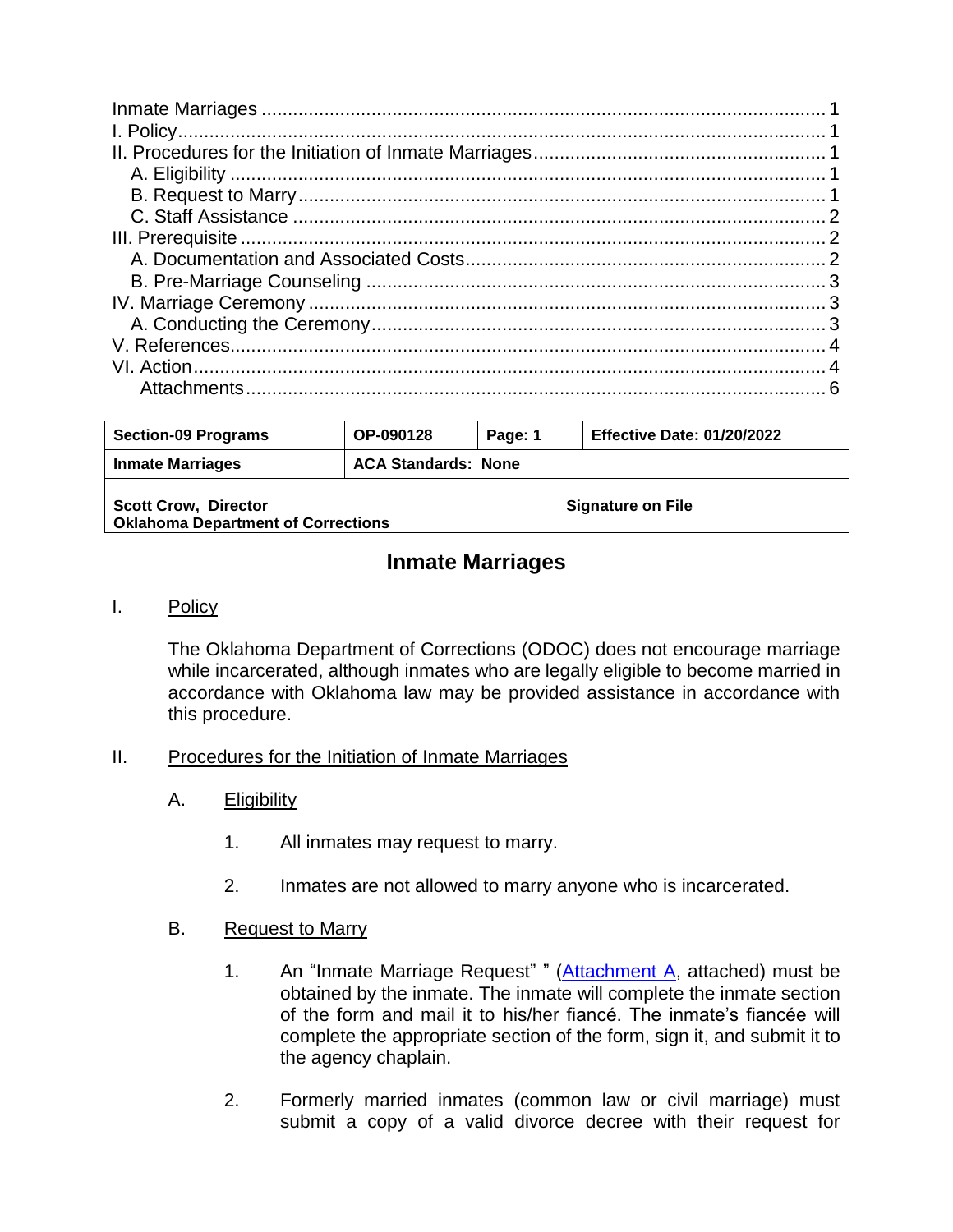| <b>Section-09 Programs</b> | OP-090128 | Page: 2 | <b>Effective Date: 01/20/2022</b> |
|----------------------------|-----------|---------|-----------------------------------|
|----------------------------|-----------|---------|-----------------------------------|

marriage unless the inmate's fiancé(e) is also the person listed as a common law spouse

- 3. Inmate marriage ceremonies will be conducted during the months of March and September. "Inmate Marriage Request" [\(Attachment A,](https://oklahoma.gov/content/dam/ok/en/doc/documents/policy/section-09/090128aa.pdf) attached) forms for March wedding ceremonies must be received by December 1<sup>st</sup> of the preceding year. Request forms for September wedding ceremonies must be received by June 1<sup>st</sup>. If the ceremony does not take place as scheduled due to a failure to meet the requirements set forth in this policy or a rule violation by either the inmate or their fiancée, the inmate must submit a new request to be considered for a future scheduled wedding ceremony date.
- 4. The agency chaplain will review the forms and forward the marriage requests, along with the "Inmate Marriage Request Tracking and Approval" form [\(Attachment B,](https://oklahoma.gov/content/dam/ok/en/doc/documents/policy/section-09/090128ab.pdf) attached) to the appropriate facility chaplain for processing, unless the nature of the marriage request violates restrictions placed on the chaplain by his/her ordaining/endorsing religious organization. The agency chaplain will work with the facility administration and other designated staff to ensure such requests are processed appropriately.

#### <span id="page-1-0"></span>C. Staff Assistance

At institutions, the facility head will designate staff to assist the inmate in meeting the prerequisites for acquiring a marriage license. At community corrections centers and halfway houses, the facility head will designate staff to assist the inmate, when needed, in acquiring a marriage license.

#### <span id="page-1-1"></span>III. Prerequisite

#### <span id="page-1-2"></span>A. Documentation and Associated Costs

It is the responsibility of the inmate to ensure all documentation is completed and associated costs are paid prior to the marriage ceremony. Documentation and costs are as follows:

- 1. Divorce decree, where agency records indicate a previous marriage (civil or common law) unless the fiancée is the same person indicated in the previous marriage.
- 2. Approval by facility head or designee.
- 3. Proof of Age Both parties must be a minimum of 18 years old, according to a certified birth certificate or state ID.
- 4. Payment of license fee to the court clerk (costs to be paid by the inmate or inmate's fiancée).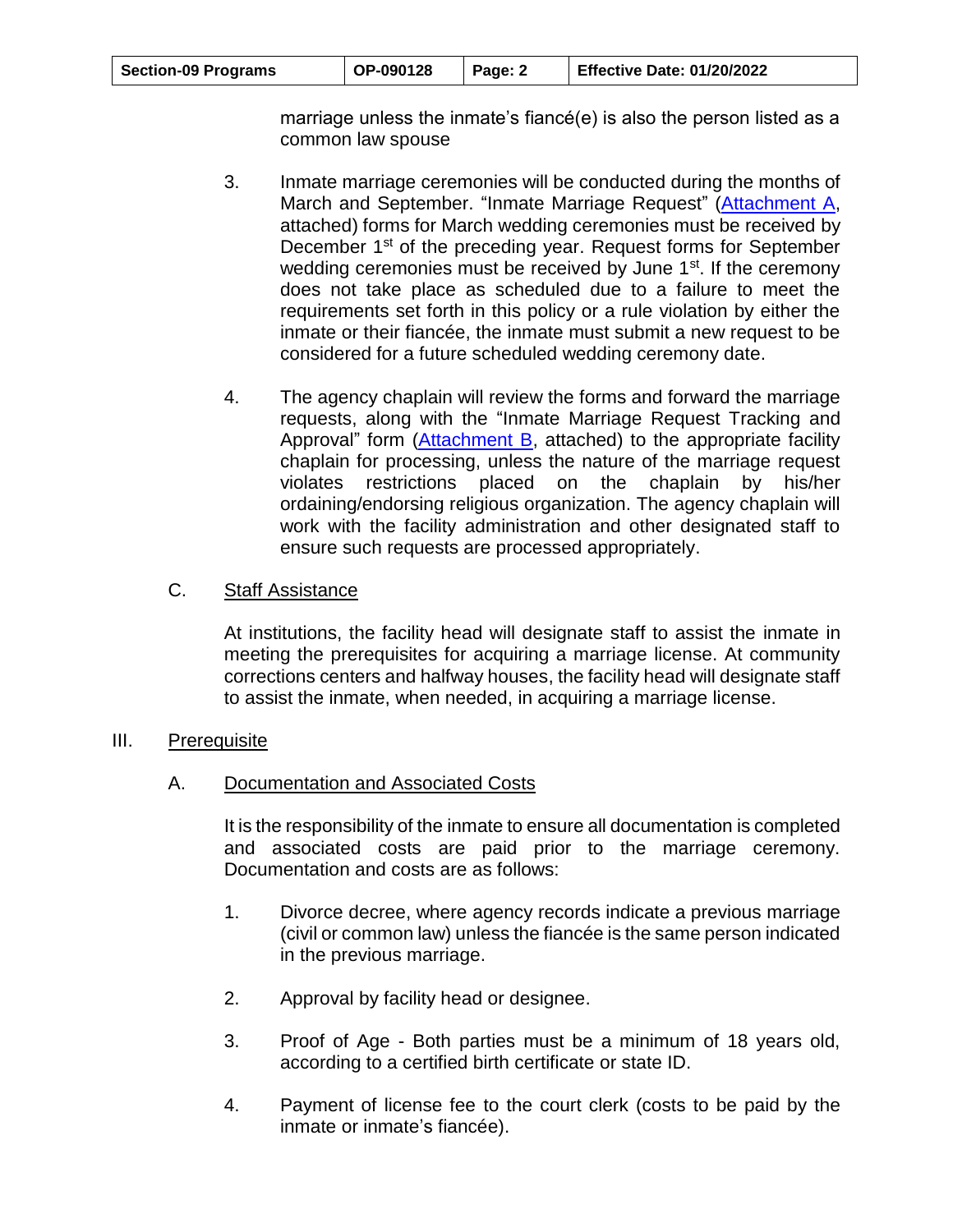| <b>Section-09 Programs</b> | OP-090128 | Page: 3 | <b>Effective Date: 01/20/2022</b> |
|----------------------------|-----------|---------|-----------------------------------|
|----------------------------|-----------|---------|-----------------------------------|

- 5. Transportation Costs If the county where the facility is located requires the inmate and fiancée to sign the county's marriage record book in the county clerk's office, the inmate will be transported to the county clerk's office to sign.
	- a. The inmate is responsible for paying the facility all costs incurred in transporting them to the county clerk's office.
	- b. The cost of the transport will be the actual cost of the salary and benefits of the transporting officer(s), as determined by the agency, plus mileage cost.
	- c. Mileage cost is calculated in the following manner: Miles (as determined by an objective internet based program such as MapQuest) multiplied by the mileage rate (the current rate established by the Internal Revenue Service (IRS) for business expense deductions).
	- d. All costs must be paid prior to the transport.

### <span id="page-2-0"></span>B. Pre-Marriage Counseling

- 1. Pre-marriage counseling is not required and will not be provided by the agency.
- 2. Pre-marriage counseling provided by qualified counselors from outside the agency and paid for by the inmate or the inmate's fiancée will be permitted if the facility is able to provide appropriate supervision.
- 3. Inmates are encouraged to participate in marriage and family skill building programs where those programs are available.

#### <span id="page-2-1"></span>IV. Marriage Ceremony

## <span id="page-2-2"></span>A. Conducting the Ceremony

1. When the prerequisites have been met, the marriage ceremony will be added to list of marriages on the next scheduled date and conducted in accordance with the security needs of the facility. Each facility will designate no more than two days each year to conduct marriage ceremonies, one during the month of September and one during the month of March. If circumstances unrelated to the inmate or their fiancée prevent the ceremonies from taking place as scheduled, the facility will schedule an alternative date as soon as possible.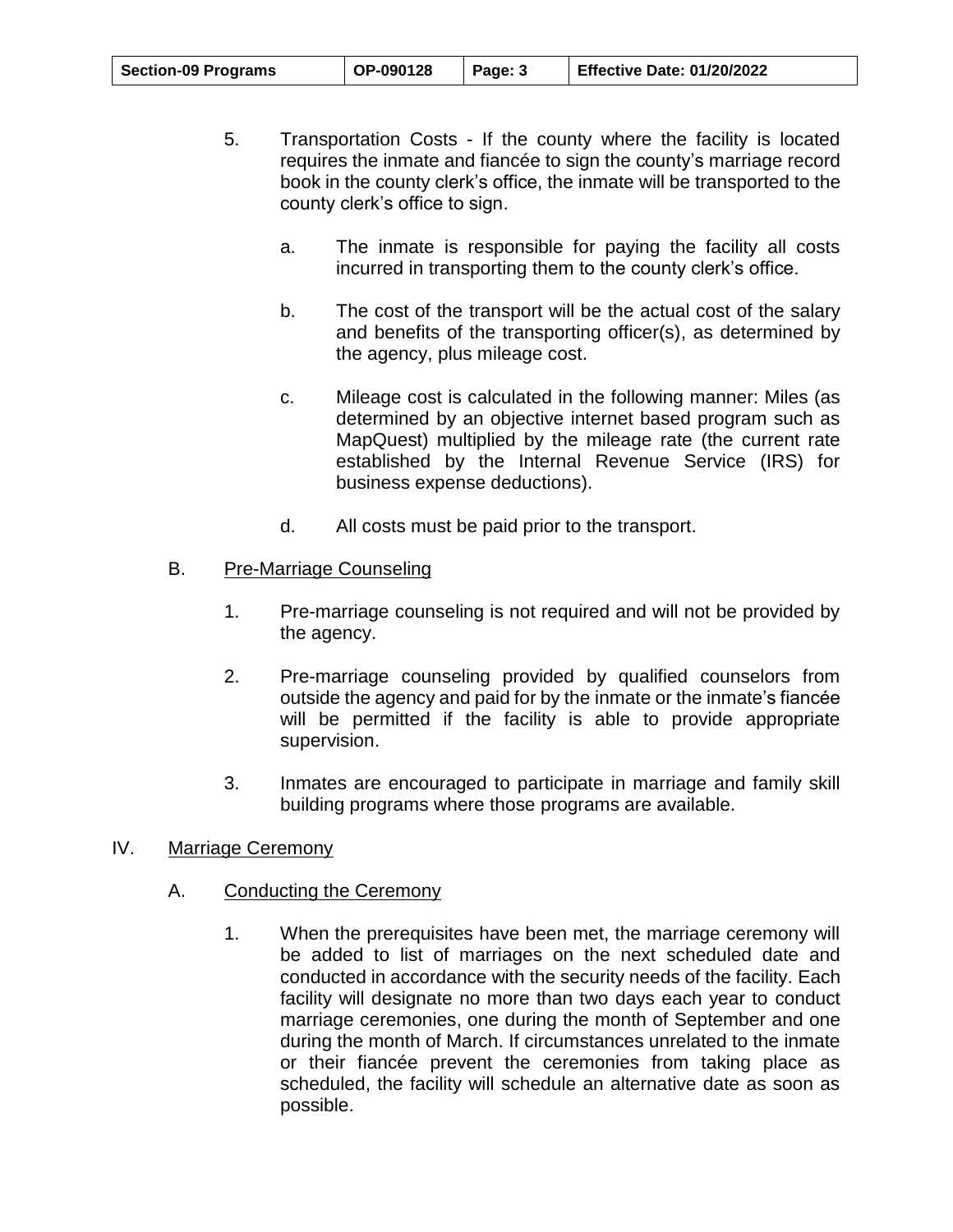| <b>Section-09 Programs</b> | OP-090128 | Page: 4 | Effective Date: 01/20/2022 |
|----------------------------|-----------|---------|----------------------------|
|----------------------------|-----------|---------|----------------------------|

- 2. Marriage ceremonies will take place at the facility or, based on the security level and supervision requirements, another location approved by the facility head. Specific arrangements for the marriage ceremony will be made in accordance with the security needs of the facility.
- 3. The inmate or the inmate's fiancée must arrange for a legally authorized person to perform the ceremony. Facility staff will verify that the officiant's credentials are registered at a county courthouse in the state of Oklahoma. If the ceremony is to be conducted at the facility, the person performing the ceremony must provide the necessary information for a criminal record check to be conducted at least two weeks prior to the ceremony and be approved by the facility. Any financial compensation paid to the person performing the ceremony is the responsibility of the inmate or the inmate's fiancée. Chaplains employed by the agency are not allowed to perform marriage ceremonies. No inmate may officiate at the wedding of another inmate, regardless of the credentials possessed.
- 4. Clothing worn by inmates during the ceremony will be authorized in accordance with [OP-030120](https://oklahoma.gov/content/dam/ok/en/doc/documents/policy/section-03/op030120.pdf) entitled "Inmate Property." At community corrections centers or halfway houses, clothing will be authorized by the facility head.
- 5. [OP-030118](https://oklahoma.gov/content/dam/ok/en/doc/documents/policy/section-03/op030118.pdf) entitled "Visitation" will apply to guests at all weddings. All guests must be approved visitors on the inmate's visiting list. No inmates will be allowed as guests at the wedding.
- 6. If the ceremony does not take place during regular/holiday visitation, the newly married couple will be allowed a 30 minute monitored visit with each other following the ceremony.

#### <span id="page-3-0"></span>V. References

Policy Statement. P-090100 entitled "Provisions of Programs"

OP-030118 entitled "Visitation"

OP-030120 entitled "Inmate Property"

<span id="page-3-1"></span>VI. Action

The appropriate administrator of Institutions/Community Corrections is responsible for compliance with this procedure.

The administrator of Programs is responsible for the annual review and revisions.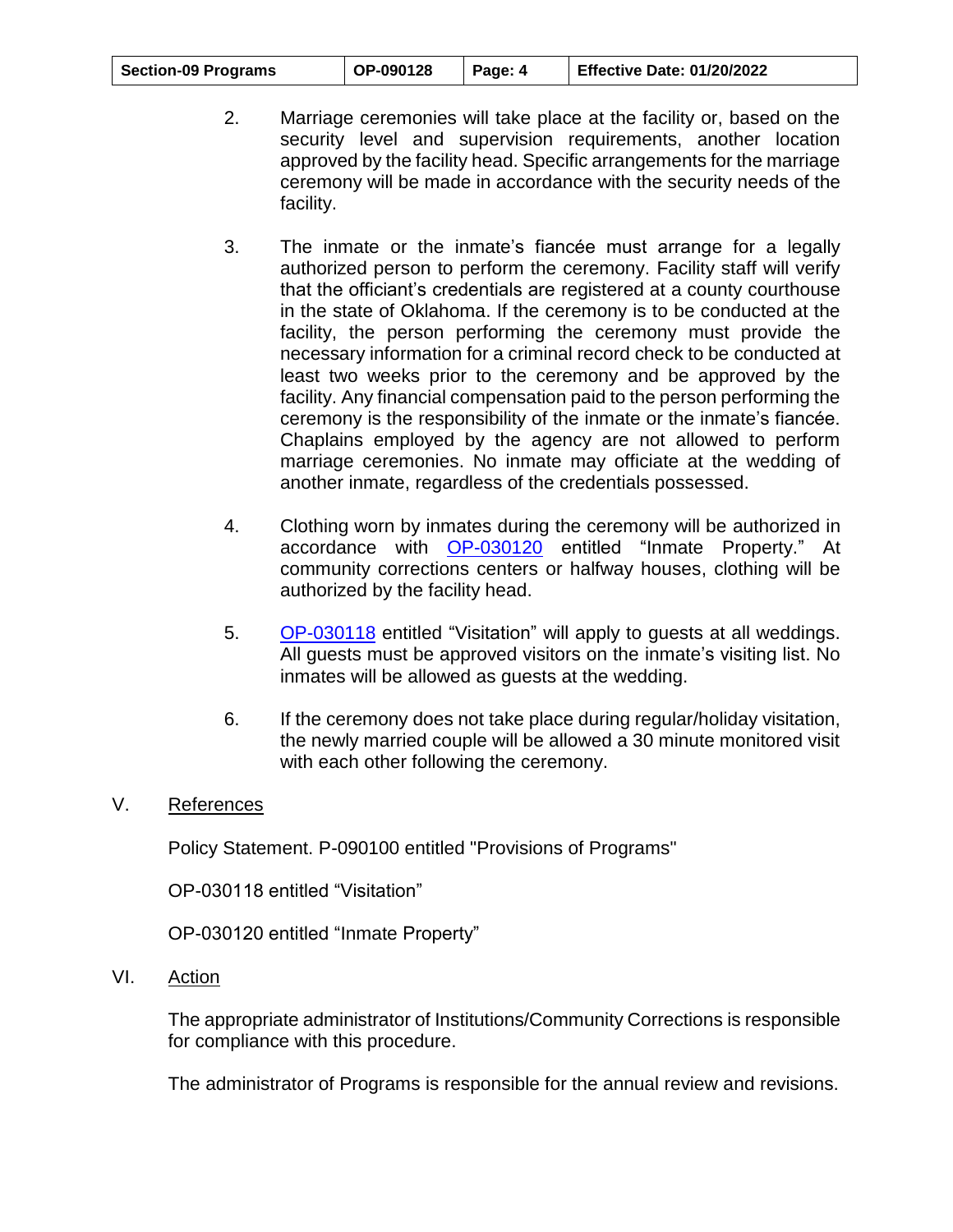| <b>Section-09 Programs</b> | OP-090128 | Page: 5 | <b>Effective Date: 01/20/2022</b> |
|----------------------------|-----------|---------|-----------------------------------|
|----------------------------|-----------|---------|-----------------------------------|

Any exceptions to this procedure will require prior written approval from the agency director.

This procedure is effective as indicated.

Replaced: OP-090128 entitled "Inmate Marriages" dated October 8, 2020

Distribution: Policy and Operations Manual Agency Website